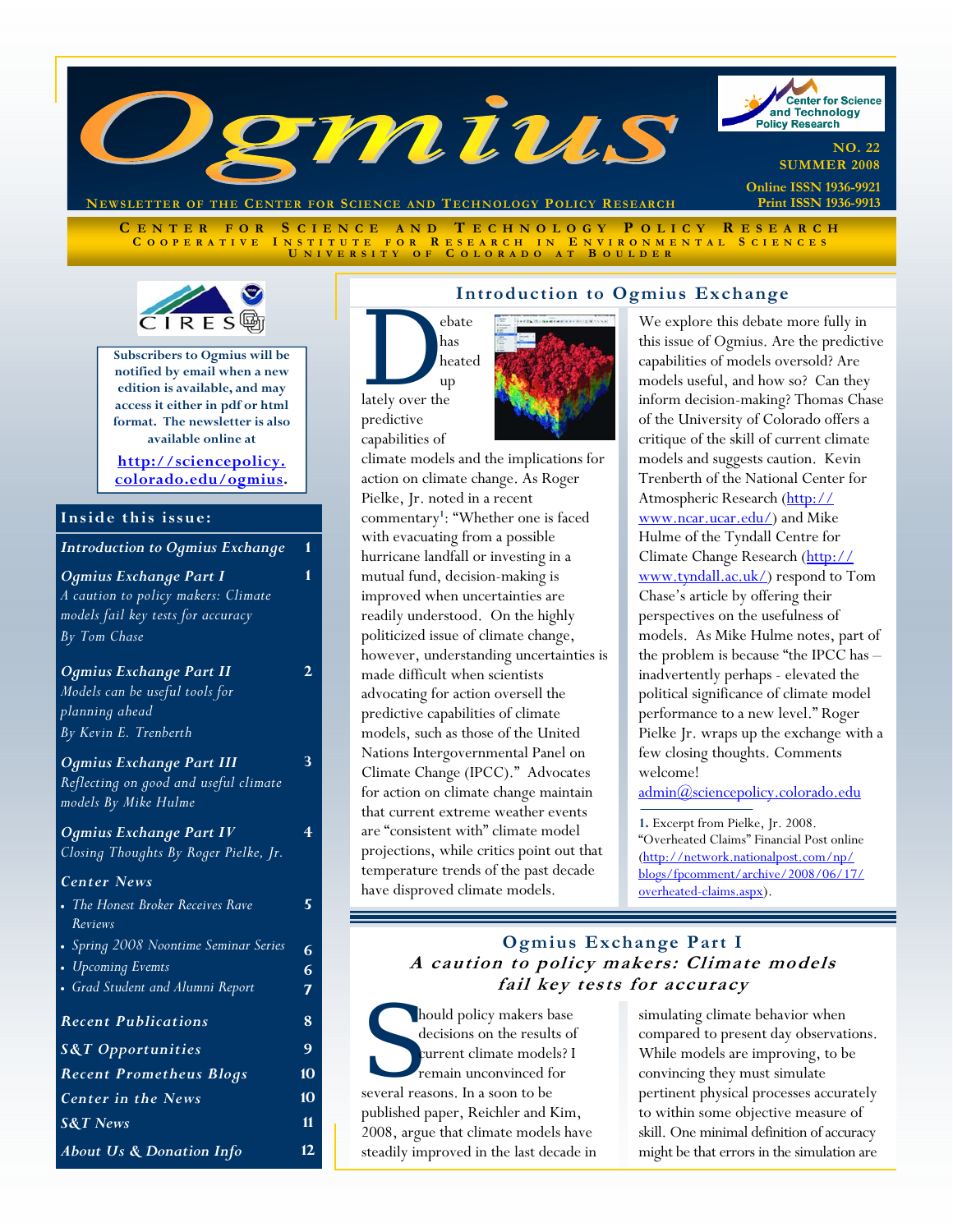### **Ogmius Exchange Part I Continued**

smaller than the signal we are trying to detect.

The recent Intergovernmental Panel on Climate Change report (IPCC), [\(Randall et al., 2007\)](http://sciencepolicy.colorado.edu/ogmius/archives/issue_22/ogmius_exchange_refs.html) does not provide any assessment of model skill (ability to reproduce observations) in simulating the present day greenhouse effect (downward longwave radiation). It does, however, supply comparisons of model error for other components of the radiation simulation. [Figure 1 \(](http://sciencepolicy.colorado.edu/ogmius/archives/issue_22/ogmius_exchange_figs.html)from [Randall et al., 2007\)](http://sciencepolicy.colorado.edu/ogmius/archives/issue_22/ogmius_exchange_refs.html) compares root mean square errors averaged around a latitude band for all current generation IPCC models for outward solar radiation (top panel) and outward terrestrial radiation. We can take these figures as representative of the magnitude of errors in simulating the observed greenhouse effect. Model error varies by latitude from approximately 5W/m<sup>2</sup> (energy per unit time per unit area) to nearly  $40W/m^2$  in the solar simulation with an averaged model error of greater than 8W/ m2 at nearly every latitude. The longwave simulations have average errors of  $5W/m^2$  or more at most latitudes with individual models exceeding 30W/m<sup>2</sup> at some locations. Wild [\(2005\) ind](http://sciencepolicy.colorado.edu/ogmius/archives/issue_22/ogmius_exchange_refs.html)icates that current models still have systematic errors in simulating parts of the radiation budget and concludes that considerable uncertainties and inconsistencies remain in model calculations particularly as related to water vapor, the main greenhouse gas.

Appreciable greenhouse warming also depends on positive feedbacks in the hydrological cycle (clouds, water vapor and ice) and yet these are precisely the areas which cause most errors in present day simulations [\(Randall et al., 2007; Wild, 2005\).](http://sciencepolicy.colorado.edu/ogmius/archives/issue_22/ogmius_exchange_refs.html) 

The magnitude of model error in simulating the present day is important because evidence exists that natural fluctuations in extreme events and average climate may still be larger than any human climate signal (e.g[. Chase et al., 2006; Keenlyside](http://sciencepolicy.colorado.edu/ogmius/archives/issue_22/ogmius_exchange_refs.html)  [et al., 2008\)](http://sciencepolicy.colorado.edu/ogmius/archives/issue_22/ogmius_exchange_refs.html) indicating that precision is necessary to separate any human effect. Additionally, **Figure 2** shows a summary comparing various expected climate effects and indicates the estimated radiative forcing due to greenhouse gases is approximately 2-3 W/m<sup>2</sup>. Even if this perturbation were doubled, the errors in the radiation simulation in models calibrated for the present day are still much larger than the signal we are looking for.

[Figure 2 als](http://sciencepolicy.colorado.edu/ogmius/archives/issue_22/ogmius_exchange_figs.html#fig2)o includes an assessment of the Level of Scientific Understanding (LOSU) for the processes discussed. The effects due to greenhouse gases are judged to have high levels of scientific understanding notwithstanding the simulated errors discussed above but this confidence deteriorates to low and medium levels meaning errors in simulating these are potentially much larger than those due to radiation.

Finally, we have shown in our model simulations (Lawrence and [Chase, 2007\) t](http://sciencepolicy.colorado.edu/ogmius/archives/issue_22/ogmius_exchange_refs.html#fig2)hat the hydrological response to changes in land cover dominates the albedo effect in line with studies by e.g. [Chase et al. \(1996\)](http://sciencepolicy.colorado.edu/ogmius/archives/issue_22/ogmius_exchange_refs.html#fig2) an[d Feddema et al. \(2005\).](http://sciencepolicy.colorado.edu/ogmius/archives/issue_22/ogmius_exchange_refs.html#fig2) As shown in [Figure 2,](http://sciencepolicy.colorado.edu/ogmius/archives/issue_22/ogmius_exchange_figs.html#fig2) this does not even consider this hydrological response.

Current generation climate models are *calibrated* to reproduce present day climate and yet are unable to simulate present day radiation balances, the fundamental physical process we are interested in, to the required degree of accuracy (errors are much larger than the several  $W/m^2$  signal we are looking for). Simulation of future climate is dependent on accurate simulation of feedbacks in the hydrological cycle which have proved elusive. Processes for which we have low to medium levels of scientific understanding cannot be simulated to a high degree of accuracy. In some cases the assumed physical mechanisms involved might be entirely wrong. Evidence exists that natural fluctuations may still dominate any human climate change. Finally, there have been relatively few predictions made by climate models which have been unambiguously shown to be a signature of greenhouse gas warming. Climate models can be used effectively as guides to *possible* physical outcomes which need to be independently verified by other means. As yet output from climate models remains mostly speculative and should be used with caution as a guide to policy decisions.

> Thomas Chase CIRES/University of Colorado [tchase@cires.colorado.edu](mailto:tchase@cires.colorado.edu)

For references see: http://sciencepolicy.colorado.edu/ [ogmius/archives/issue\\_22/ogmius\\_exchange\\_refs.html](http://sciencepolicy.colorado.edu/ogmius/archives/issue_22/ogmius_exchange_refs.html) For figures see: http://sciencepolicy.colorado.edu/ogmius/ [archives/issue\\_22/ogmius\\_exchange\\_figs.html](http://sciencepolicy.colorado.edu/ogmius/archives/issue_22/ogmius_exchange_figs.html)

# **Ogmius Exchange Part II Models can be useful tools for planning ahead A response to Thomas Chase: 'A caution to policymakers: climate models fail key tests for accuracy'**

The opening question raised is "Should policy makers<br>base decisions on the results of current climate<br>models?" Of course the answer is no. George Box is base decisions on the results of current climate

credited with saying *"All models are wrong, some are useful"*. It applies to climate models especially well. No one should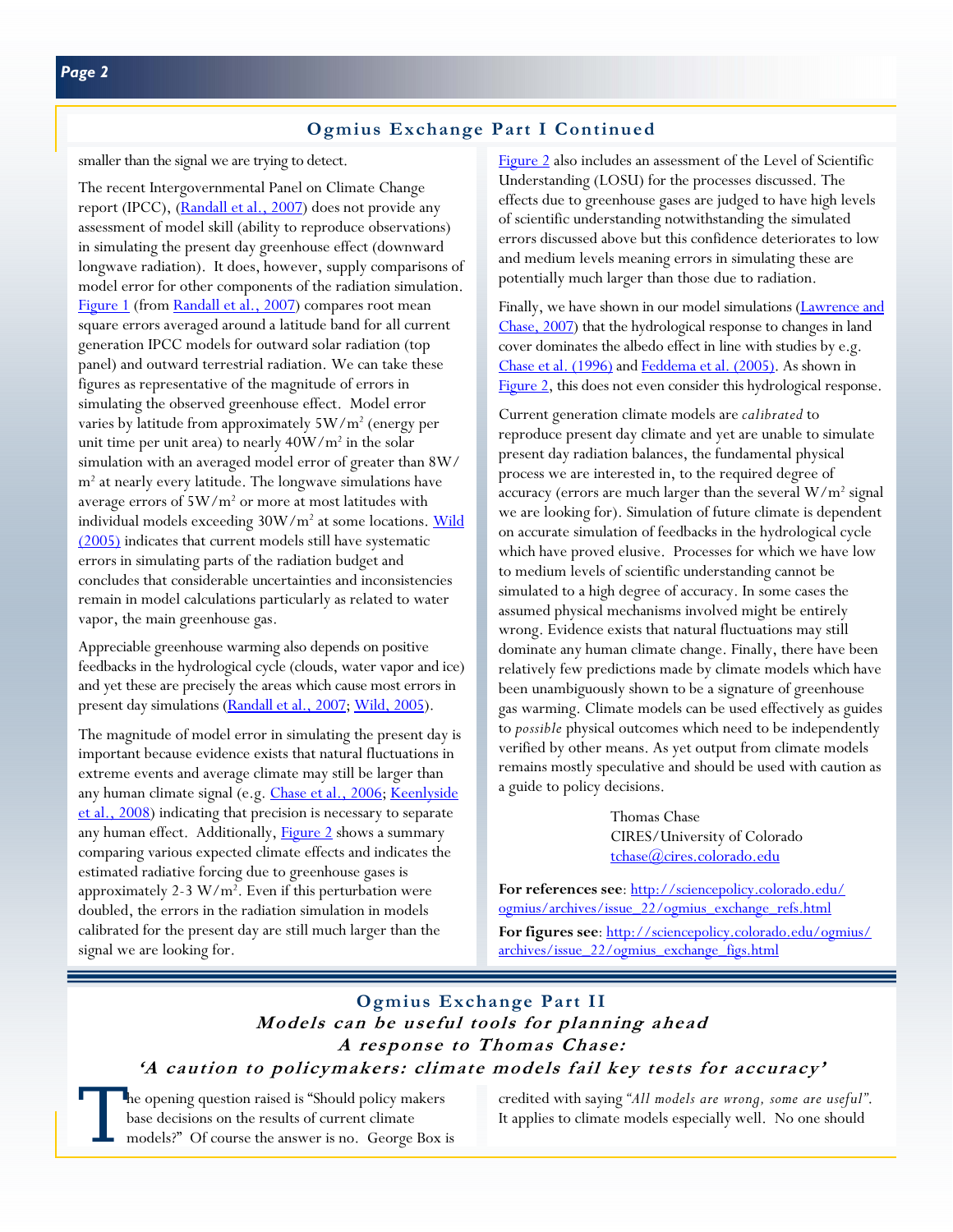### **Ogmius Exchange Part II Continued**

base a decision on a climate model and its output without proper evaluation as to whether it is in the useful category. In fact models are used to guide decisions every day: weather forecasts, seasonal forecasts, and so on. But they should not be used as a "black box".

A climate model is a tool; often a very sophisticated tool that encapsulates much of our understanding about the complex climate system. But it is still a model that makes assumptions and approximations, and is a grossly simplified version of the real world. Faster computers that can permit much higher resolution are required, for one thing, to merely capture our current understanding about the role of currently unresolved phenomena such as hurricanes. Adding more processes and complexity could also allow progress to be made.

Chase decides to use as a metric the radiation at top of atmosphere (TOA). Yes models contain biases and errors. But do they matter? The main way models have been used is to examine the change in response to some new forcing. This avoids worrying about specifying the initial state, and no model, even if perfect, would be expected to closely match the Earth Reduction Budget Experiment (ERBE) values for a very limited period (especially regionally) unless it were initialized and underwent the same sequence of El Niño and La Niña events. Models would also differ from each other depending on sequencing of such natural variability. Chase's interpretation of  $Figure 1$  is very flawed by not accounting for such effects. Models differ: e.g., in resolution, in land-ocean definition, in vegetation specification, and in basic things like the total solar irradiance. Rms errors in **Figure 1** say nothing about the errors in the zonal or global mean. Errors in such quantities also say nothing about what happens when the climate is perturbed. The response to some forcing is what matters. If the response is linear or small, then the bias matters not a bit.

Chase should not mistake the uncertainty in knowledge about the forcing and how it has changed with the uncertainty in the model formulation. Aerosol forcing is poorly known. That uncertainty does not affect the confidence in the response to

specified known forcing. He also mistakes forcings and feedbacks. Processes internal to the climate system, such as those involving the hydrological cycle, are feedbacks and properly do not belong in **Figure 2**. However, the hydrological cycle is one area where we suspect that nonlinearities matter. Nonetheless, the dominant feedback effect, that of increasing water vapor with increased heating, and thus an enhanced greenhouse effect, is simulated quite well by models and in ways consistent with observations. Uncertainties in clouds, and aerosol effects on clouds, however, remain large.

All of this does not mean that current climate models are not useful, though, in helping to guide policy decisions, provided they are used appropriately, with adequate evaluations of what they do well and what they do not, what their limitations are and what their capabilities are. This assessment is done by the IPCC.

The climate is changing and the past is no longer a good guide to the future. So what should we use for guidance? Any decision involves a model: whether it is a model of no change (which is surely wrong), a back-of-the-envelope or heuristic model perhaps based on someone's limited experience, a simple energy balance model, or a full blown global climate model that requires a super computer to run. At least the latter includes many of the feedbacks and nonlinearities that we know are so important. But it does not include them all. Such models can be exceedingly useful if used wisely. Observed climate changes are now sufficiently large, and models in IPCC have now improved to the point that they simulate many of the observed changes going on. A confidence booster for sure! But we also need to improve models and have access to faster bigger computers.

> Kevin E. Trenberth National Center for Atmospheric Research [trenbert@ucar.edu](mailto:trenbert@ucar.edu)

**For figures see**: http://sciencepolicy.colorado.edu/ogmius/ [archives/issue\\_22/ogmius\\_exchange\\_figs.html](http://sciencepolicy.colorado.edu/ogmius/archives/issue_22/ogmius_exchange_figs.html)

# **Ogmius Exchange Part III Reflecting on good and useful climate models A response to Thomas Chase: 'A caution to policymakers: climate models fail key tests for accuracy'**

n his article 'A caution to policymakers: climate models fail key tests for accuracy', Thomas Chase focuses on the fidelity of model outputs as the key test for judging their usefulness for policy- and decision-making. He

offers evidence that current climate models remain deficient in this regard, especially with respect to their simulations of future climate under conditions of substantial additional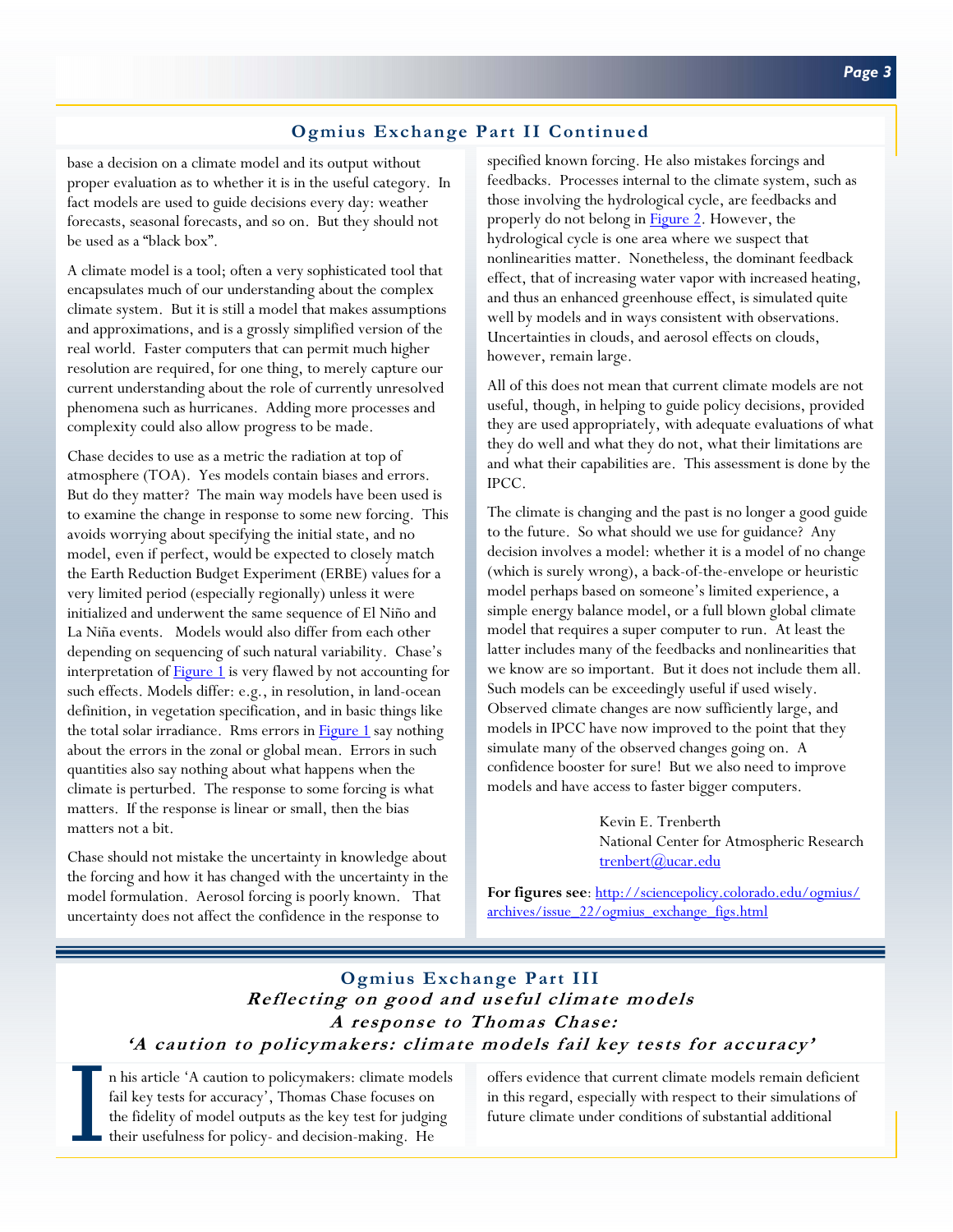### **Ogmius Exchange Part III Continued**

greenhouse gas forcing. He concludes that results from climate models should be used 'with caution as guides to policy decisions'. On the terms that Chase approaches the issue this may be a sensible enough conclusion. The operative words of course are 'with caution', the interpretation of which is a matter of judgment and convention that will play out differently in different cultures, traditions and decisioncontexts.

But there are many other dimensions to consider when contemplating the relationship between a climate model and decision-making. Chase not only assumes that accuracy – verisimilitude between model and reality - is the key to a good climate model, he also implies that a primary purpose of models is to allow decision-makers to base decisions on their results. Both assumptions – implicitly made in the article referred to - need challenging. They need challenging because they are so widespread. The IPCC has – inadvertently perhaps - elevated the political significance of climate model performance to a new level and a dominant approach to climate change adaptation – namely decision optimization places a high premium on 'accurate and precise' model predictions (see **Dessai et al., 2008**).

There are different ways of judging whether a climate model is 'good', and faithful replication of present-day climate is only one such approach. A good model could also be the one which is designed to represent known physical processes to the greatest level of complexity. On the other hand it could be one that is relatively simple in design, easy to use and transparent to its policy audience. Or using the idea of coproduction between science and society, a good model could be the one that is co-designed between scientist and decisionmaker and which is best fit for a purpose.

 There are different ways, too, of conceiving the purpose(s) of climate models. Many people may assume the primary purpose is to offer predictions of future climates for 'guiding policy'. But models perform other functions as well. Conventionally, models function within science as systematic

devices to organize knowledge and to reveal what we don't know about complex systems, as much as they exist to offer predictions based on what we think we do know. They have a heuristic rather than a predictive function. This perspective on models was nicely revealed by veteran climate modeler Syukuro Manabe in his classic 1975 paper which described the first 2xCO2 experiment with a 3-D atmospheric General Circulation Model: 'It is not advisable to take too seriously the quantitative aspect of the results obtained in this study. Nevertheless … this study … identifies the various requirements that have to be satisfied for the study of the climate sensitivity with a [climate] model.' (Manabe and [Wetherald, 1975: 13\).](http://sciencepolicy.colorado.edu/ogmius/archives/issue_22/ogmius_exchange_refs.html) 

And from a sociological perspective we must be aware that models in general – and climate models are certainly no exception - can acquire a role for one social group to exert power over another (see **Shackley and Darier**, 1998). This is why we have seen over the years many arguments about climate change policy reduced to arguments about the veracity of one or more climate models.

Chase offered a note of caution to policy-makers about overly relying on climate models to guide decisions. His cautionary tale must be extended also to the modelers themselves, who must reflect critically on the purposes of their enterprise. As Jerry Ravetz alerts us: "In the sense of the classical philosophy of science, all our models are trivially 'false.'' (Ravetz, 2003:  $65$ ).

> Mike Hulme School of Environmental Sciences University of East Anglia [m.hulme@uea.ac.uk](mailto:m.hulme@uea.ac.uk)

**For references see**: http://sciencepolicy.colorado.edu/ [ogmius/archives/issue\\_22/ogmius\\_exchange\\_refs.html](http://sciencepolicy.colorado.edu/ogmius/archives/issue_22/ogmius_exchange_refs.html)

**For figures see**: http://sciencepolicy.colorado.edu/ogmius/ [archives/issue\\_22/ogmius\\_exchange\\_figs.html](http://sciencepolicy.colorado.edu/ogmius/archives/issue_22/ogmius_exchange_figs.html)

# **Ogmius Exchange Part IV Closing Thoughts Excerpt from [Overheated Claims,](http://network.nationalpost.com/np/blogs/fpcomment/archive/2008/06/17/overheated-claims.aspx) National Post**

ost in the Manichean debate over climate change is<br>the real significance of what climate models really<br>are telling us: We should act on climate mitigation<br>and adaptation not because we are able to predict<br>the future. but b the real significance of what climate models really are telling us: We should act on climate mitigation and adaptation not because we are able to predict the future, but because we cannot. The academic literature,

far from public view, contains a much more realistic perspective on the uncertain predictive capabilities of climate models. Oxford University's David Frame and colleagues, all climate modelers, explain that "Rather than seeing models as describing literal truth, we ought to see them as convenient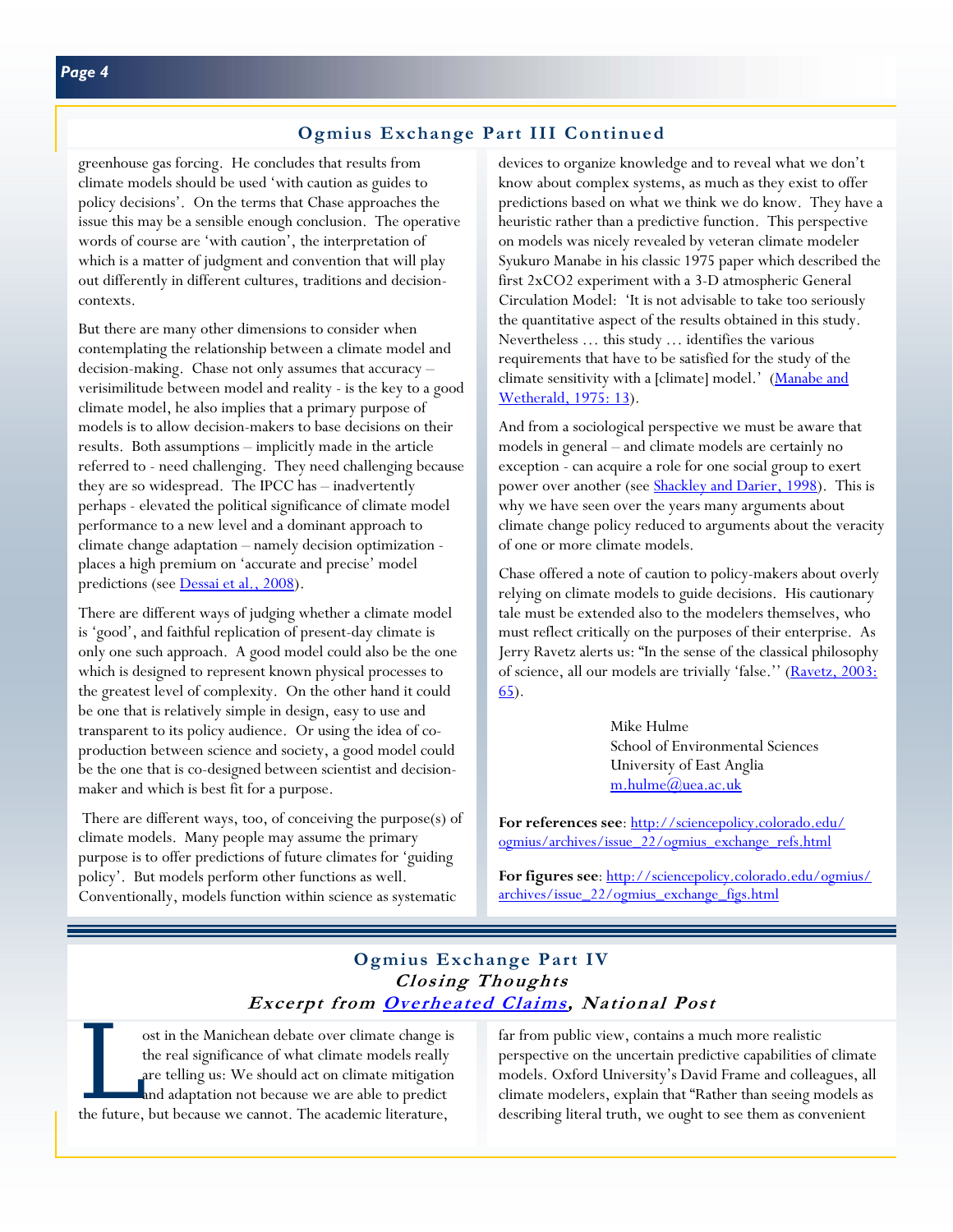### **Ogmius Exchange Part IV Continued**

fictions which try to provide something useful."

They are useful because the predictions from models suggest that the climate patterns experienced in the past century or so may not be a useful guide to the future — but exactly how change might occur is uncertain. Ten years ago Simon Shackley and his colleagues warned that "The impression that climate change can be so predicted and managed is not only misleading, but it could also have negative repercussions should policy makers act on this assumption." By this they meant that "the societal perception that the 'climate change problem' is being adequately handled could inhibit the emergence of, and support for, creative social, policy and economic responses to the challenge of coping with a possibly inherently unpredictable system such as climate."

The reality is that the future state of the climate is uncertain, and as such it represents a type of risk management problem. In 2002 Steve Schneider, a climate scientist at Stanford University and long-time advocate for action on climate

change, explained "uncertainties so infuse the issue of climate change that it is still impossible to rule out either mild or catastrophic outcomes." Combatants in the climate debate congregate around the extremes, emphasize either mild or catastrophic outcomes as is convenient and overstate the certainty of such outcomes.

Effective action on climate change is more likely when we fully appreciate what science can, and cannot, do.

> Roger Pielke, Jr. CIRES/University of Colorado [pielke@colorado.edu](mailto:pielke@colorado.edu)

*For another recent evaluation of climate models, also see the new CCSP Synthesis and Assessment Report 3.1 "Climate [Models: An Assessment of Strengths and Limitations": http://](http://www.climatescience.gov/Library/sap/sap3-1/final-report/default.htm) www.climatescience.gov/Library/sap/sap3-1/final-report/ default.htm.* 

# **Center News The Honest Broker Receives Rave Reviews**

R oger Pielke, Jr.'s latest<br>
book, The<br>
Broker: Making Sense of Jr.'s latest book, The Honest Science in Policy and Politics (http:// [sciencepolicy.colorado.edu/](http://sciencepolicy.colorado.edu/publications/special/honest_broker) publications/special/ honest broker) was reviewed in Bioscience this past April by Robert Lackey, a scientist at EPA. Lackey provides a strongly positive review including the following:



The Honest Broker is a must-read for any scientist with even a modest interest in environmental policy or politics, and I recommend it especially to scientists unfamiliar with the continuing controversy over how scientists misuse science in environmental policy and politics. . . . In summary, The Honest Broker is an important book, and it should be read by everyone… (read more at: [http://www.bioone.org/perlserv/?request=get](http://www.bioone.org/perlserv/?request=get-document&doi=10.1641%2FB580414)document&doi=10.1641%2FB580414).

Mark Shafer, director of climate services at the Oklahoma Climatological Survey, reviewed The Honest Broker in the May, 2008 Bulletin of the American Meteorological Society. He writes:

Pielke's discussion of climate change politics is excellent. He seizes on the central issue in climate change politics: that those opposed to action (based on value decisions) raise scientific uncertainty as a reason for delay or inaction. In response, scientists focus on reducing or eliminating uncertainty to undermine grounds for opposition to action rather than focusing on the merits of the argument, which is really a values-based decision irrespective of the science.

The conclusion to the review is very positive:

The basic framework of the book and its discussion of the importance of considering values and uncertainty are strong. The numerous examples he offers are instructive. Anyone engaged in policy, even on the periphery, would benefit from this discussion.

The Honest Broker can be ordered from Cambridge Press [\(http://www.cambridge.org/us/catalogue/catalogue.asp?](http://www.cambridge.org/us/catalogue/catalogue.asp?isbn=9780521694810) isbn=9780521694810).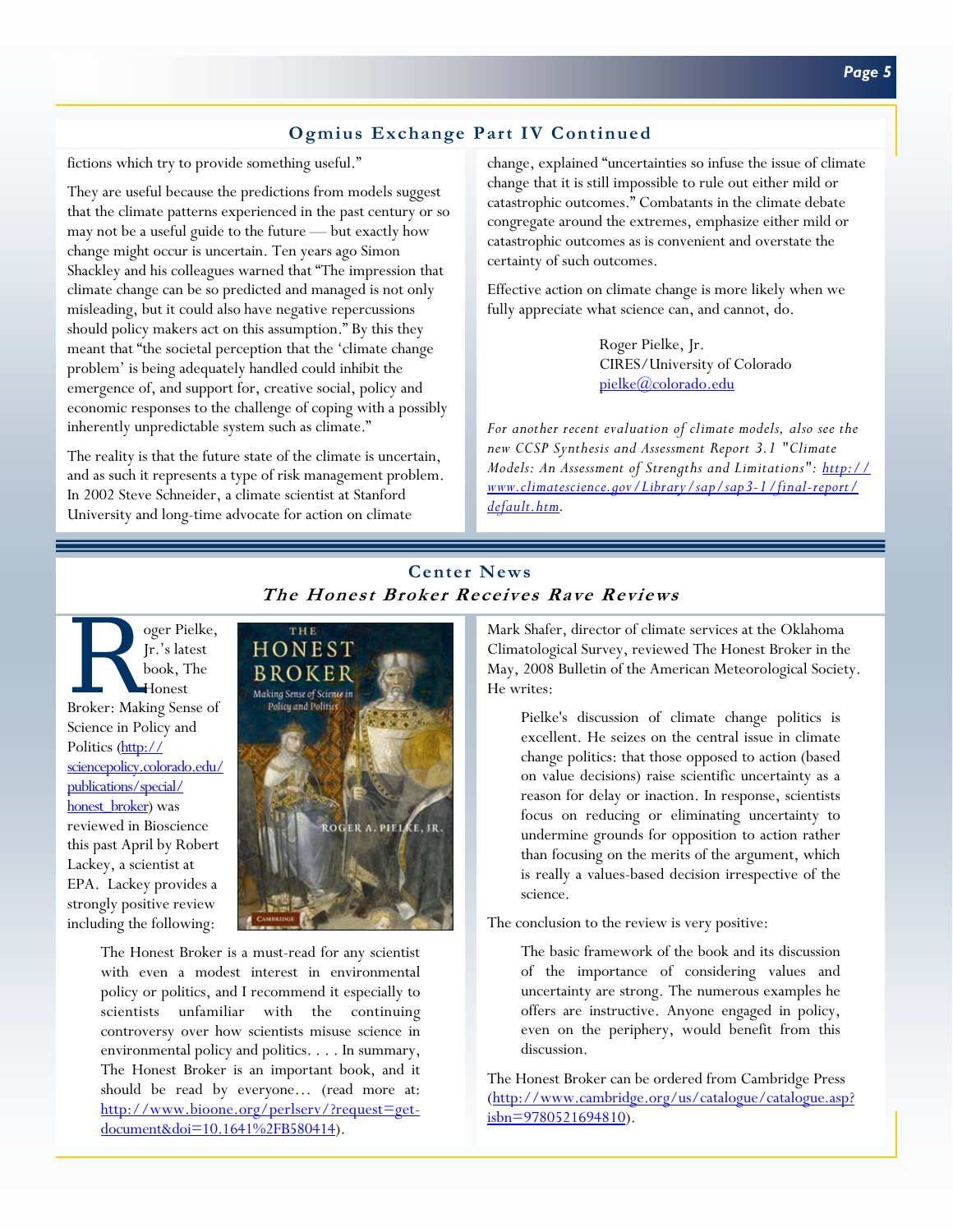# **Center News Spring 2008 Noontime Seminar Series**

The Centre of the Centre of the Centre of the Centre of the Centre of the Centre of the Centre of the Centre of the Centre of the Centre of the Centre of the Centre of the Centre of the Centre of the Centre of the Centre o Center's popular Noontime Seminar Series wrapped up another successful semester with the following presentations this past spring:

### **Thomas Chase**, To

What Degree are Climate Models Useful in Guiding Policy Decisions?, February 4, 2008.

**Balaji Rajagopalan**, The Once and Future Pulse of Indian Monsoonal Climate, February 18, 2008.

**Kathleen Tierney**, The Good ,the Bad and the Ugly: Post-Katrina Trends in Hazards Policy and Research, March 17, 2008.

**Joe Ryan**, Abandoned Mine Cleanups, the Clean Water Act, and Environmental Good Samaritans, March 31, 2008.

**Rebecca Morss**, Interactions among Flood Predictions, Decisions, and Outcomes, April 7, 2008.

**Eva Lövbrand**, The Democracy Paradox in Studies of Science and Society, April 9, 2008.

**Paul Komor**, New energy education programs at CU: What does it mean to teach 'energy'?, April 14, 2008.

**Reiner Grundmann**, Path dependency in the cases of ozone layer protection and climate change, April 23, 2008.

**Elizabeth McNie**, Exploring the Agora: Co-producing useful Climate Science for Policy, April 25, 2008.

**Andrea Ray**, Lessons learned from the 2000s Western drought: Evolving linkages between research and services, April 28, 2008.

**William Travis**, Sustainability Questioned: Appraising the Viability of Land Use Systems, June 19, 2008.

For more information about these or upcoming talks, or to be added to the email list to receive announcements of talks, visit [our Speakers page \(http://sciencepolicy.colorado.edu/](http://sciencepolicy.colorado.edu/outreach/center_talks.html) outreach/center\_talks.html).

# **Center News Upcoming Events**

**Roger Pielke, Jr.**, is the vice chair for the Gordon Research Conference on Science and Technology Policy "Prospects for Governing Emerging Technologies," (http://www.grc.org/ [programs.aspx?year=2008&program=scipolicy\) Big Sky, MT](http://www.grc.org/programs.aspx?year=2008&program=scipolicy). August 17-22, 2008.

**Benjamin Hale**, Restoration and Remediation as Redress to Wrongdoing, Clemson University, September 5-7, 2008.

**Roger Pielke, Jr.**, Scientists in Highly Politicized Debates, Cornell University, October 23, 2008.

The following speakers (with tentative titles of their

talks) will participate in our fall 2008 noontime seminar series. Please check our home page [\(http://sciencepolicy.colorado.edu\)](http://sciencepolicy.colorado.edu) and speakers' page (http://sciencepolicy.colorado.edu/outreach/ [center\\_talks.html\) for final titles, abstracts, and dates](http://sciencepolicy.colorado.edu/outreach/center_talks.html) of these talks. Better yet, sign up to be on our mailing list and receive email notifications of upcoming talks: http:// [sciencepolicy.colorado.edu/mailman/listinfo/events/.](http://sciencepolicy.colorado.edu/mailman/listinfo/events/) All

talks are at noon.

**September 15, 2008**  Barbara Farhar, "Zero Energy Homes"

#### **October 13, 2008**

Frank Laird, "Changing Technological Systems: Comprehensive Policy for Renewable Energy"

#### **October 27, 2008**

Marilyn Averill, "Climate Litigation: The Role of the Judiciary in U.S. Climate Policy"

#### **November 10, 2008**

Jerry Peterson, "A nuclear physicist in the Department of State"

All talks are free and open to the public and will be held at the Center for Science and Technology Policy Research's conference room located at 1333 Grandview Avenue in Boulder. For directions see: http:// sciencepolicy.colorado.edu/about\_us/find\_us.html.

*Page 6* 

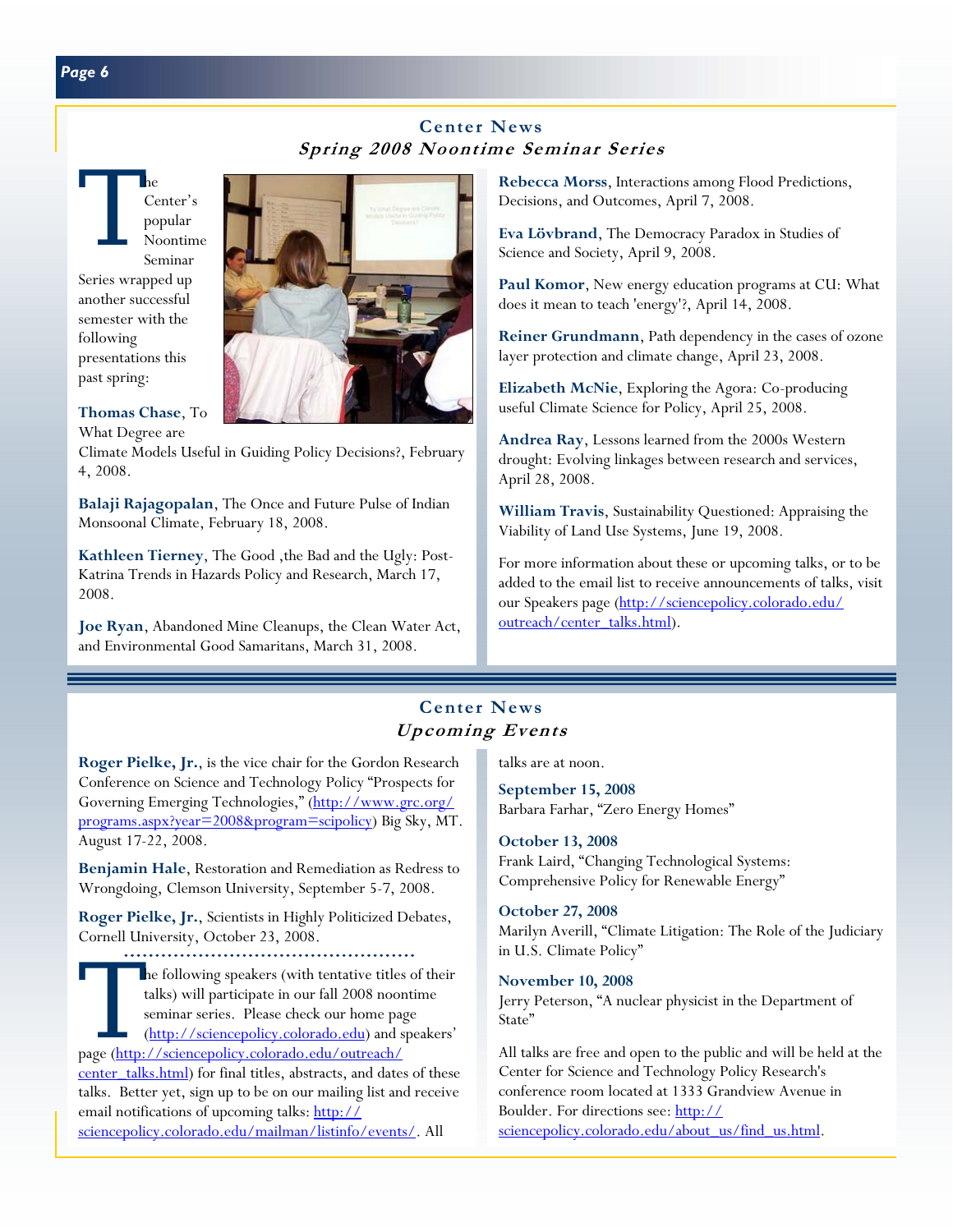### **Center News Grad Student and Alumni Report**

NVS and CSTPR graduate<br>
student Elizabeth ("Bets"<br>
McNie accepted a joint<br>
appointment at Purdue<br>
University as an Assistant Professor of student **Elizabeth ("Bets") McNie** accepted a joint appointment at Purdue Political Science & Earth and Atmospheric Sciences, and will be affiliated with the Purdue Climate



*Elizabeth McNie* 

Change Research Center. Her areas of interest include environmental and climate policy; science and technology policy; adaptation to climate change; the role of boundary organizations in linking science and policy; and the process of co-producing useful science information for policy through engagement between scientists and civil society. She will continue to explore such issues in the context of the National Oceanic and Atmospheric Administration's "Regional Integrated Sciences and Applications" program that is dedicated to providing policy-relevant climate science to a range of public and private natural resources, public health, agricultural, and other decision makers. This research will be a continuation of her dissertation, titled: "Co-producing useful climate science for policy: Lessons from the RISA program". Elizabeth is also interested in the role of climate science in U.S. state climate change adaptation plans; sustainability science; marine transportation in the Arctic; and interdisciplinary research and teaching. Next fall she will teach two courses, an upper division course called, "Global Green Politics" and a graduate level course called "Environmental Politics and Policy". She will also teach courses in climate change science and policy, sustainability science and policy, policy analysis, science and technology policy, and others.



NVS and CSTPR graduate<br>student David Cherney student **David Cherney** was awarded a 2008-2009 CIRES Graduate Research Fellowship and was named a 2008-2009 Fellow at the Center for the Humanities and Arts.

*David Cherney* 

NVS and CSTPR graduate<br>
student Shali Mohleji taught<br>
an undergraduate senior-level student **Shali Mohleji** taught topics course in the Environmental Studies Department this past spring. The theme of the course centered on



*Shali Mohleji* 

natural disasters, covering both the natural and anthropogenic aspects. The course was organized into three sections: the science of natural disasters, the sociological issues, and the policy aspects. The science section covered material on the earth sciences relevant to earthquakes, landslides, mud and debris flows as well as the hydrology associated with streams and floods, and the meteorology behind hurricanes. The sociological section explored the sociological factors that contribute to vulnerabilities of populations in the different phases of a natural disaster. The policy section addressed the process of disaster declarations, response and recovery policies at local, state, and federal levels, land use management, technical solutions, and the policy process framework. Case studies were used throughout the course, some of which included: Hurricane Mitch, 2007 Mexican floods, 2007 Chilean earthquake, Hurricane Katrina, 2004 Asian tsunami, and the Netherlands flood protection system.



**Jormer CSTPR Visiting Scientist Melanie Roberts**, who has been an AAAS Science & Technology Policy Fellow, was recently awarded a 1-year CIRES Visiting Fellowship and will be a visiting fellow at our center in 2009.

*Melanie Roberts* 

F ormer CSTPR graduate students **Genevieve Maricle** and **Nat Logar** recently finished their dissertations and accepted postdoctoral positions at the Consortium for Science, Policy and Outcomes at Arizona State University where they are working on a project looking at science policy for sustainability.



*Genevieve Maricle* 



*Nat Logar*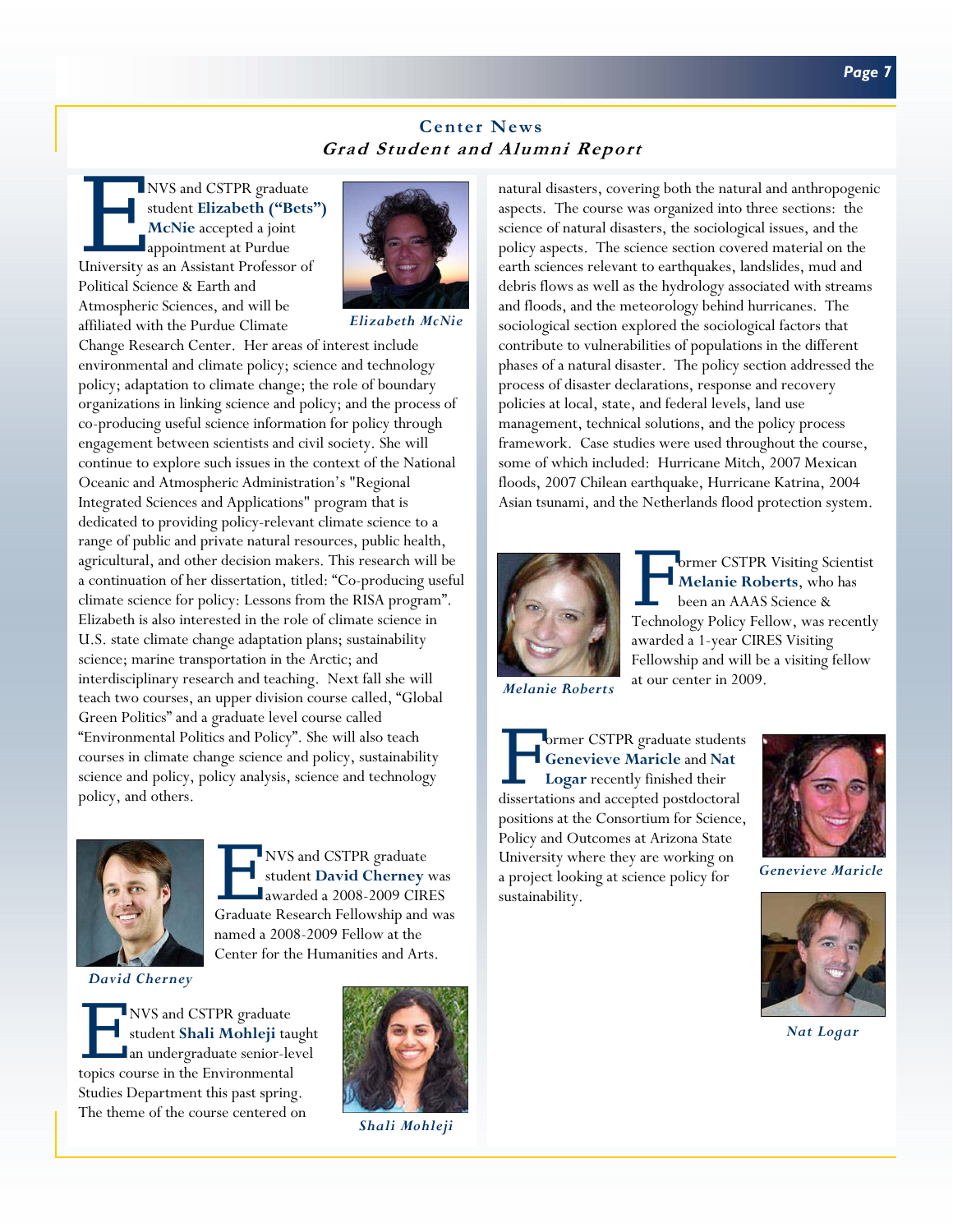### **Recent Publications**

#### **In the Spotlight**

**Lahsen, M., 2008. Experiences of Modernity in the Greenhouse: A Cultural Analysis of a Physicist 'Trio' Supporting the Conservative Backlash Against Global Warming. Global Environmental Change, Vol. 18, No. 1, pp 204-219, http:// [sciencepolicy.colorado.edu/](http://sciencepolicy.colorado.edu/admin/publication_files/resource-2590-2008.05.pdf) admin/publication\_files/ resource-2590-2008.05.pdf.** 

| <b>ELM310</b>                                                                                      | Available prising at www.scientialtheck.com<br>"ScienceDirect<br>Hirtul Raccommunical Europe 18 (1999); Site 218-                                                                                                                                                                                                                                                                                                                                                                                                                                                                                |                                     | <b>Grahal</b><br>fruintenental<br>Charler<br>trees, discover, com, bloods all permitted                                                                                                                                                                                                                                                                                                                            |
|----------------------------------------------------------------------------------------------------|--------------------------------------------------------------------------------------------------------------------------------------------------------------------------------------------------------------------------------------------------------------------------------------------------------------------------------------------------------------------------------------------------------------------------------------------------------------------------------------------------------------------------------------------------------------------------------------------------|-------------------------------------|--------------------------------------------------------------------------------------------------------------------------------------------------------------------------------------------------------------------------------------------------------------------------------------------------------------------------------------------------------------------------------------------------------------------|
|                                                                                                    | Experiences of modernity in the greenhouse: A cultural analysis of a<br>physicist "trio" supporting the backlash against global warming<br>Line or Sales ad Schoolst Price Brook Editorial of Consult and British Sender & Property Sector (SEP).<br>At the thirdeness. (The St. And the Campus, SP (CCP)(et) that's<br>Reserved 10 World 2017, received in Assault Street Editorium 2007, accounts 24 Editorium 2007.                                                                                                                                                                           | Missous Labor."                     |                                                                                                                                                                                                                                                                                                                                                                                                                    |
| <b>Manuel</b>                                                                                      | The paper simples rations and leveling dimensions that enteries (16 offices arena policies 3) righting lets a late reflect of                                                                                                                                                                                                                                                                                                                                                                                                                                                                    |                                     | alances: the physics fooders and leaders of the influence Carros C. Marshal bestrain colour to level that advertise authority to                                                                                                                                                                                                                                                                                   |
|                                                                                                    | its measure with contract is previous than Uk clean auto. The puter expert that then planting treat he performantal<br>builded to some changing him in actions and uncare, and to defined their positions are entirely of actions, moderate, and of<br>Buttraches as a streame aftir. Commissions charlesped to an army constructions assumed out the achievement accuracy should                                                                                                                                                                                                                |                                     |                                                                                                                                                                                                                                                                                                                                                                                                                    |
| harmon induced choose change.<br>c. 347 Eleron Ltd. All rights married<br><b>Allegand</b> Johnsons | of terminals. Boost dimension means a change of party and a change of the contract of the contract of the contract of the contract of the contract of the contract of the contract of the contract of the contract of the cont                                                                                                                                                                                                                                                                                                                                                                   |                                     | shange stuff, what he termed a "termin theory of solices."                                                                                                                                                                                                                                                                                                                                                         |
| 1. Introduction                                                                                    | Homes Departments Research in the area of girling<br>announcement also as about spherical language<br>experiments of pulsate. It comments insures of it as<br>sist any factor several effects, a non-percent factor<br>approve from externe wood prospects possibled with<br>printemental change, including warning couperbanksa.<br>However, a prowing wea of achoicenter systems the head to<br>also will on eaching and policy as the rate                                                                                                                                                    | sharps: 1990 control                | Arguing that the severitial role of aiterset in our present age<br>only can be fully anderstood through exposuration of<br>released the han when the reducing the dealer<br>itgs solemned in instructions and other personal forms"<br>Und a Postor concluded the article by presenting on the<br>important of associate to a cultural assistance and<br>positionals of modernity relate to attribut environmental |
|                                                                                                    | studies interest los scheroids aliment lo neitecte<br>calons (see, placed story, Foclar, 200). Issued and<br>Woon, 1996. Assembly and Long Mariallo, 2004. Labora.<br>1444, 2001), 2007, Raynet and Mairea, 1998; Stapit and<br>Artistics, 1983; can der Kuns et al., 1998; Wyens, 1990).<br>Raph research aircrainer to be waive to the grew of Human<br>Descriptor Research Incomed on global attenuanceals<br>chenge, despite alliers in change the fact. Br & 1998 artists<br>at the boycal. Freezer 17800; acquad to facer of a<br>presentationism of culture as a perceive factor email of | Future explanations away? (p. 24ft) | That provide situate of framers alemanaers mayors. Huis<br>musts to be the differentiated condition and experience.<br>of moderata 1. 1 Moderata is full of sufferst course-<br>delives the prelease matters of nature compressed<br>against the burgerous emissionated movement, for<br>month. How do thee contraditions influence and<br>tested to given economical charge, and when                             |

enter research scientist Myanna Lahsen has a<br>provocative new article out that analyzes a<br>prominent subset of US climate contrarians,<br>providing a more multi-faceted and complex<br>account than generally available of why they c provocative new article out that analyzes a prominent subset of US climate contrarians, providing a more multi-faceted and complex account than generally available of why they chose to join the anti-environmental backlash. One of them, Frederick Seitz, died recently, making this a poignant time to examine him as well as his similarly influential colleagues in historical perspective, as she does in this article.

Abstract: In the context of President George W. Bush's rejection of the Kyoto Protocol intended to combat human-induced climate change, it appears important to improve understanding of powerful efforts to reframe global climate change as a nonproblem. This paper draws on ethnographic research among U.S. scientists involved with climate science and politics to improve understanding of the U.S. controversy over global climate change by attending to structuring cultural and historical dimensions. The paper explores why a key subset of scientists – the physicist founders and leaders of the George C. Marshall Institute – chose to lend their scientific authority to the "environmental backlash," the counter-movement that has mobilized to defuse widespread concern about perceived environmental threats, including human-induced climate change. The paper suggests that the physicists joined the backlash to stem changing tides in science and society and to defend their preferred understandings of science, modernity, and of themselves as a physicist elite – understandings challenged by recent transformations in American science and society that express themselves, among other places, in the widespread concern about human-induced climate change.

**Pielke, Jr., R. A., 2008. Scientists and the Next President of the United States, Elements, Vol. 4, No. 3, June, http:// [sciencepolicy.colorado.edu/](http://sciencepolicy.colorado.edu/admin/publication_files/resource-2627-2008.17.pdf) admin/publication\_files/ resource-2627-2008.17.pdf.** 

> Excerpt: In January 2009, the United States will have a new president, and for m any scientists, inauguration day cannot



come too soon. The past eight years have been a time of intense conflict between the Bush administration and the scientific community. Areas of dispute have included access to the media by federal scientists, decisions that ignore or run counter to the advice given by scientific advisors inside or outside of government, the stacking of advisory committees with ideologically friendly experts, and research budget growth that has fallen short of expectations, especially in the last few years.

#### **Also New:**

Pielke, Jr., R. A., 2008. Blinded by Assumptions. Bridges, [Vol. 17, April, http://www.ostina.org/content/](http://www.ostina.org/content/view/3020/957/) view/3020/957/.

Pielke, Jr., R. A. 2008. Climate predictions and observations. Nature Geoscience 1: 206, http:// [sciencepolicy.colorado.edu/admin/publication\\_files/](http://sciencepolicy.colorado.edu/admin/publication_files/resource-2592-2008.07.pdf) resource-2592-2008.07.pdf.

Pielke, Jr., R. A., 2008. End of 2007 Hurricane-Global Warming Update, AIR Currents, Jan., http://www.airworldwide.com/\_public/html/air\_currentsitem.asp?ID=1394.

Pielke, Jr., R. A., 2008. Overheated Claims. Financial Post, June 17, http://network.nationalpost.com/np/blogs/ [fpcomment/archive/2008/06/17/overheated-claims.aspx.](http://network.nationalpost.com/np/blogs/fpcomment/archive/2008/06/17/overheated-claims.aspx) 

Pielke, Jr., R. A., 2008. Trading technologies. Nature Reports [Climate Change, online pub 29 May, http://www.nature.com/](http://www.nature.com/climate/2008/0806/full/climate.2008.53.html) climate/2008/0806/full/climate.2008.53.html.

Pielke, Jr., R. A., Tom Wigley, and Christopher Green. 2008. Dangerous assumptions. Nature 452(3): 531-532. (see discussion of media coverage in Center News section).

Pielke, R.A., Jr., with contributions from P. Hoeppe (Munich Re) and S. McIntyre (*climateaudit.org*). Case studies in disaster losses and climate change, http:// [sciencepolicy.colorado.edu/admin/publication\\_files/](http://sciencepolicy.colorado.edu/admin/publication_files/resource-2589-2008.04.pdf) resource-2589-2008.04.pdf.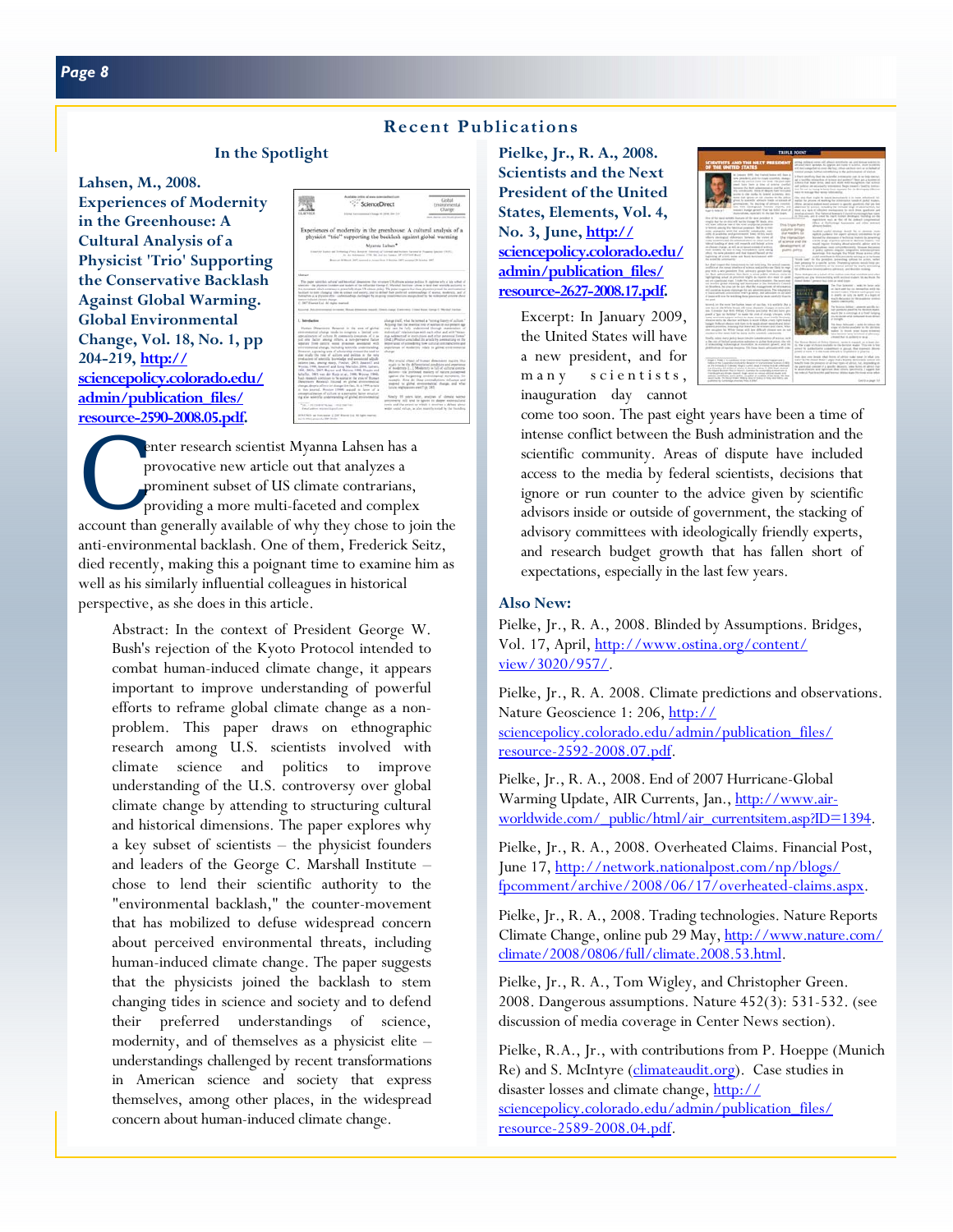# **S&T Opportunities**

**The Dupont Summit The New Administration Tackles Science and Technology: Priorities for the Road Ahead Washington, DC, December 4 - 6, 2008** 

all for Proposals<br>
and Workshops:<br>
On the verge of a<br>
new U.S.<br>
Presidential Administration, and Workshops: On the verge of a new U.S. the Policy Studies Organization is glad to announce that the upcoming Dupont Summit will be held during the first week of December 2008, in the



aftermath of the U.S. presidential elections.

The theme of the summit is: The New Administration Tackles Science and Technology. Priorities for the Road Ahead. The purpose of the Dupont Summit is to bring scholars and policymakers into dialogue about pressing policy issues on environment, technology and science, which will need to be addressed by the new American Presidency.

The Dupont Summit will focus on the following themes:

- AIDS
- Alternative Sources of Energy
- Biotechnology
- **Bioethics**
- **Biomedicine**
- **•** Chemical and Biological Engineering Genetics
- Global Warming
- **Environment and Ecology**
- **Stem-cell Research**
- **Information Technology and Telecommunications**
- **•** Other suggestions are welcome

For more information please visit the Conference Section via our websit[e http://www.ipsonet.org,](http://www.ipsonet.org) or you may contact Daniel Gutiérrez, Conference Manager by email [dgutierrezs@ipsonet.org](mailto:dgutierrezs@ipsonet.org)

Policy Studies Organization The International Association for Decision Makers 1527 New Hampshire Ave., NW Washington, DC 20036 <http://www.ipsonet.org>

|  | Demuus |
|--|--------|
|  |        |

**To Subscribe to Ogmius use the on-line form at: <http://sciencepolicy.colorado.edu/ogmius/subscriptions.html>**

**Or send an email to: [ami@cires.colorado.edu](mailto:ami@cires.colorado.edu)**

### **and include the following information:**

- *Name*
- *Interests and Needs*
- *Organization*
- *Email Address*
- *How you heard about Ogmius*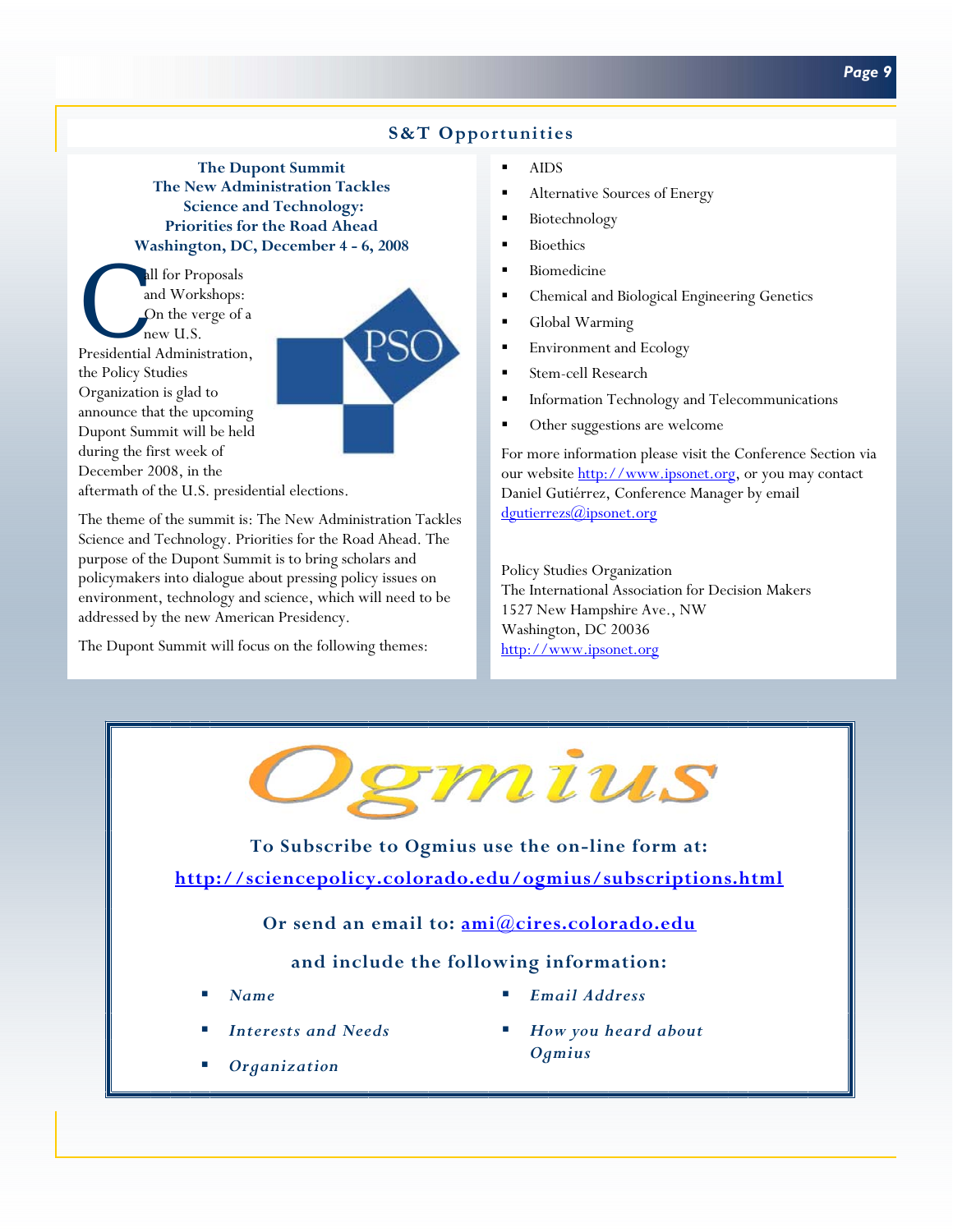### **Recent Prometheus Blogs**

[prometheus/\), the Center's science policy weblog](http://sciencepolicy.colorado.edu/prometheus/), continues

to serve as an online forum for discussion of a variety of issues at



the intersection of science and policy. Recent blogs include:

### **Do IPCC Temperature Forecasts Have Skill? by R. Pielke, Jr.:**

"Skill" is a technical term in the forecast verification literature that means the ability to beat a naïve baseline when making forecasts. If your forecasting methodology can't beat some simple heuristic, then it will likely be of little use.

What are examples of such naïve baselines? In weather forecasting historical climatology is often used. So if the average temperature in Boulder for May 20 is 75 degrees, and my prediction is for 85 degrees, then any observed temperature below 80 degrees will mean that my forecast had no skill. In the mutual fund industry stock indexes are examples of naive baselines used to evaluate performance of fund managers. Of course, no forecasting method can always show skill in every forecast, so the appropriate metric is the [degree of skill present in your forecasts… read more: http://](http://sciencepolicy.colorado.edu/prometheus/do-ipcc-temperature-forecasts-have-skill-4421) sciencepolicy.colorado.edu/prometheus/do-ipcctemperature-forecasts-have-skill-4421.

### **The Politicization of Climate Science by R. Pielke, Jr.:**

Here I'd like to explain why one group of people, which we might call politically active climate scientists and their allies, seek to shut down a useful discussion with intimidation, bluster, and name-calling. It is, as you might expect, a function of the destructive politics of science in the global warming debate.

We've had a lot of interest of late in our efforts to explore what would seem to be a simple question:

What observations of the global climate system (over what time scale, with what certainty, etc.) would be inconsistent with predictions of the IPCC AR4?

The motivation for asking this question is of course the repeated claims by climate scientists that this or that observation is "consistent with" such predictions.… read [more: http://sciencepolicy.colorado.edu/prometheus/the](http://sciencepolicy.colorado.edu/prometheus/the-politicization-of-climate-science-4418)politicization-of-climate-science-4418.

### **Conservation Nonprofit Revenue by D. Cherney:**

This past week, I aggregated IRS tax data for the top 50 revenue producing conservation nonprofit organizations. I documented over \$22.5 billion dollars in combined revenue between 1998 and 2005. The combined assets of these organizations were approximately \$8 billion in 2005. To help understand where revenue is flowing, I used a simple classification system. The following pie chart breaks down revenue by sector for the eight year period:



Of little surprise, The Nature Conservancy (TNC) is the top revenue generating conservation nonprofit. In 2005, TNC accounted for 25.6% of the revenue generated by the top 50 organizations.... read more: http://

[sciencepolicy.colorado.edu/prometheus/conservation](http://sciencepolicy.colorado.edu/prometheus/conservation-nonprofit-revenue-4472)nonprofit-revenue-4472.

# **Center In the News**

attention on a variety of topics.

enter personnel continue to receive national media<br>
attention on a variety of topics.<br>
Roger Pielke, Jr.'s Letter to the editor appeared in<br>
the 21 July 2008 Financial Times on the cost of Roger Pielke, Jr.'s Letter to the editor appeared in carbon: *Political realities will undermine energy pricing*  [by Roger Pielke, Jr., http://www.ft.com/cms/s/0/](http://www.ft.com/cms/s/0/eedc8ad6-56bb-11dd-8686-000077b07658.html) eedc8ad6-56bb-11dd-8686-000077b07658.html.

Roger Pielke, Jr. was quoted in an 18 May 2008 Washington Times article on climate model predictions: *Real intelligence failures* [by Richard W. Rahn, http://washingtontimes.com/](http://washingtontimes.com/news/2008/may/18/real-intelligence-failures/) news/2008/may/18/real-intelligence-failures/.

Lisa Dilling was quoted in a 24 April 2008 ClimateWire article on the affects of pine beetles on global warming: *Could an ant-sized insect spur global warming?* by Christa Marshall[, http://www.eenews.net/climatewire/2008/04/24/4/.](http://www.eenews.net/climatewire/2008/04/24/4/)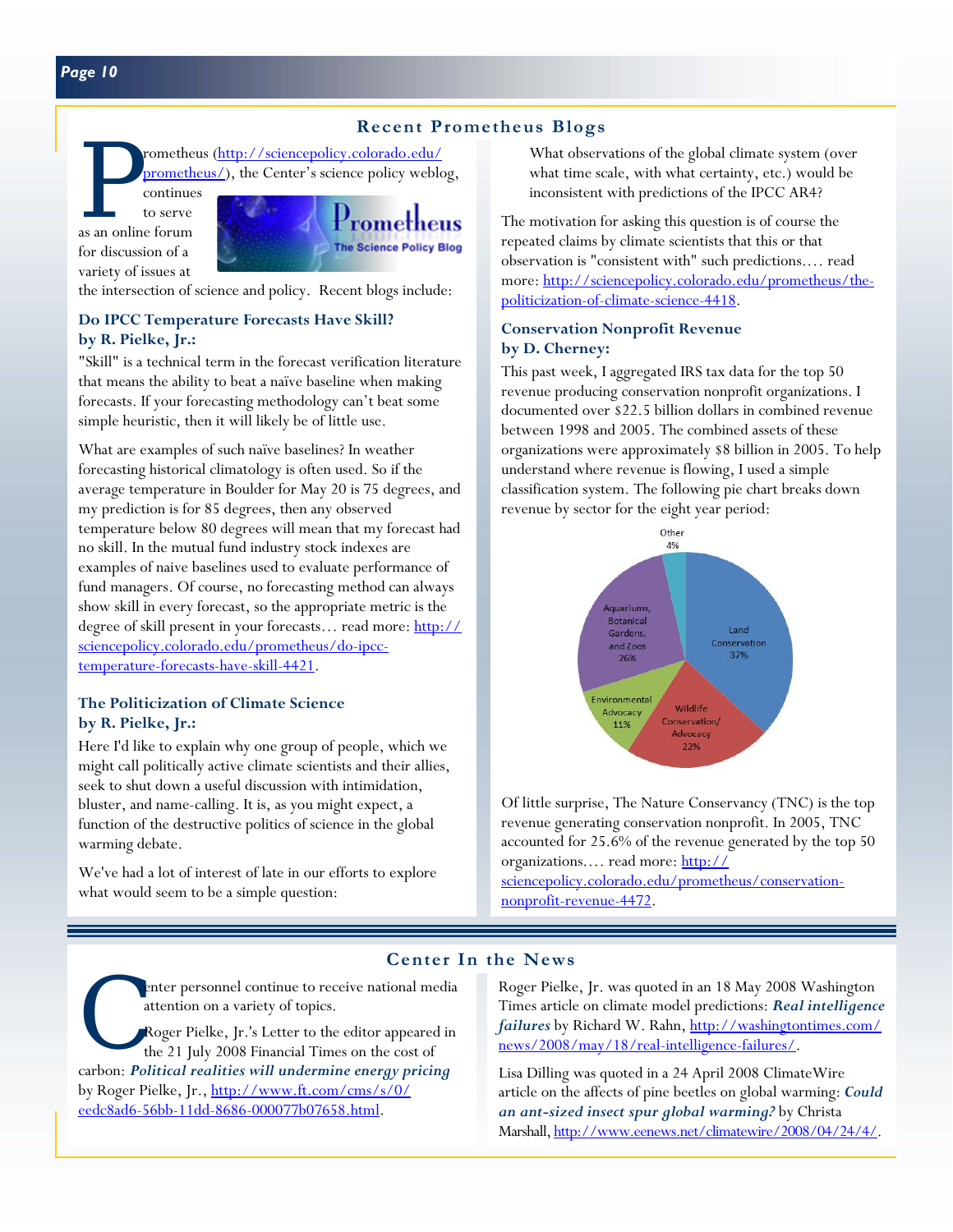# **Center In the News Continued**

Roger Pielke, Jr's Nature commentary (with Tom Wigley and Chris Green), *Dangerous Assumptions* (http:// sciencepolicy.colorado.edu/admin/publication\_files/ [resource-2593-2008.08.pdf\) has been cited, referred to](http://sciencepolicy.colorado.edu/admin/publication_files/resource-2593-2008.08.pdf) or commented on by numerous media around the world. The following are a sample:

*CO2 Targets May Be Missed With New Technology, Researchers Say* by Jeremy van Loon and Jim Efstathiou Jr., Bloomberg, April 2, 2008, http://www.bloomberg.com/ [apps/news?pid=20601124&sid=aGFPbYSahrVA&refer=home.](http://www.bloomberg.com/apps/news?pid=20601124&sid=aGFPbYSahrVA&refer=home) 

*IPCC underestimates global warming challenge, researchers say*, CBS News, April 2, 2008, http:// [www.cbc.ca/technology/story/2008/04/02/tech-ipcc](http://www.cbc.ca/technology/story/2008/04/02/tech-ipcc-underestimate.html)underestimate.html.

*Climate challenge underestimated?* by Quirin Schiermeier, [Nature, April 2, 2008, http://www.nature.com/](http://www.nature.com/news/2008/080402/full/news.2008.728.html) news/2008/080402/full/news.2008.728.html.

*The Technology Gap in the Climate Debate* by Andrew C. Revkin, New York Times, April 2, 2008, http:// [dotearth.blogs.nytimes.com/2008/04/02/the-technology](http://dotearth.blogs.nytimes.com/2008/04/02/the-technology-gap-in-the-climate-debate/?hp)gap-in-the-climate-debate/?hp.

*U.N. climate panel seen downplaying technology need* by Deborah Zabarenko, Reuters UK, April 2, 2008, http:// [uk.reuters.com/article/oilRpt/idUKN0241415020080402.](http://uk.reuters.com/article/oilRpt/idUKN0241415020080402) 

*Report: Panel too optimistic about global warming* by Bill Scanlon, Rocky Mountain News, April 2, 2008, http:// [www.rockymountainnews.com/news/2008/apr/02/report-](http://www.rockymountainnews.com/news/2008/apr/02/report-uphill-fight-vs-co2/) [uphill-fight-vs-co2/.](http://www.rockymountainnews.com/news/2008/apr/02/report-uphill-fight-vs-co2/) 

*IPCC seriously underplays climate change* by Roger Highfield, Telegraph.co.uk, April 2, 2008, http:// www.telegraph.co.uk/earth/main.jhtml? [view=DETAILS&grid=&xml=/earth/2008/04/02/sciipcc102.xml.](http://www.telegraph.co.uk/earth/main.jhtml?view=DETAILS&grid=&xml=/earth/2008/04/02/sciipcc102.xml) 

*Critics: Need for climate technology far greater*, Boston [Globe, April 3, 2008, http://www.boston.com/news/](http://www.boston.com/news/nation/washington/articles/2008/04/03/critics_need_for_climate_technology_far_greater/) nation/washington/articles/2008/04/03/ critics need for climate technology far greater/.

*Climate change a moving target, experts note* by Katy Human, Denver Post, April 3, 2008, http:// [origin.denverpost.com/nationalpolitics/ci\\_8789173.](http://origin.denverpost.com/nationalpolitics/ci_8789173) 

*The road from Kyoto* by Gwyn Prins, The Guardian (UK), April 4, 2008, http://www.guardian.co.uk/ [commentisfree/2008/apr/04/climatechange.carbonemissions.](http://www.guardian.co.uk/commentisfree/2008/apr/04/climatechange.carbonemissions) 

*Climate Bill: How Do You Slice it?* by Keith Johnson, Wall Street Journal, April 4, 2008, http://blogs.wsj.com/ [environmentalcapital/2008/04/04/climate-bill-how-do-you-slice-it/.](http://blogs.wsj.com/environmentalcapital/2008/04/04/climate-bill-how-do-you-slice-it/) 

*A Shift in the Debate Over Global Warming* by Andrew C. Revkin, New York Times, April 6, 2008, http:// [www.nytimes.com/2008/04/06/weekinreview/06revkin.html.](http://www.nytimes.com/2008/04/06/weekinreview/06revkin.html) 

*New Focus on Coal's Part in Warming* by Juliet Eilperin, Washington Post, April 6, 2008, http:// www.washingtonpost.com/wp-dyn/content/ [article/2008/04/05/AR2008040501136.html.](http://www.washingtonpost.com/wp-dyn/content/article/2008/04/05/AR2008040501136.html) 

The Center for<br>
Nanotechnolog<br>
at Arizona State<br>
(CNS-ASU) in<br>
help design the Nanotechnology in Society at Arizona State University (CNS-ASU) invites you to



help design the future of nanotechnology.

READ, REVISE, RANT: Some say that Nanotechnology will revolutionize life as we know it, but what should we really expect from the future of nanotechnology? CNS developed 6 plausible product descriptions to provide some structure to discussions about nanotechnology. These fictional scenes have been evaluated by nanoscale scientists and engineers for technical plausibility- it is up to you to weigh social, economic, ethical, environmental and political plausibility-and desirability!!

Through an interactive website, the NanoFutures experiment invites citizens, scientists and engineers, social scientists, policy makers, and others interested in nanotechnology to assess the potentials and perils of nano-enabled futures. On this site you can:

### **S&T News**

READ the scenes: What if ultra fast sequencing technology is used to analyze the DNA in harvested waste water? What if you could predict disease before the onset of symptoms? What if your intelligence was enhanced with a brain chip? What if, instead of prisons, convicted criminals were injected with disabling drugs that were activated if the prisoners misbehaved?

REVISE the scenes in a wiki: the scenes are predominately technical- what about social values, religious viewpoints, economic feasibility, and ethical desirability? Edit the scenes to create richer portraits of the implications of the technology.

You can also write your own scenario about nanotechnologies' development!

RANT about and discuss the scenes: What are your thoughts on the implications of nanotechnology? Are there some technologies that should not be developed? Who should control nanotechnology? Go to[: http://cns.asu.edu/nanofutures.](http://cns.asu.edu/nanofutures)